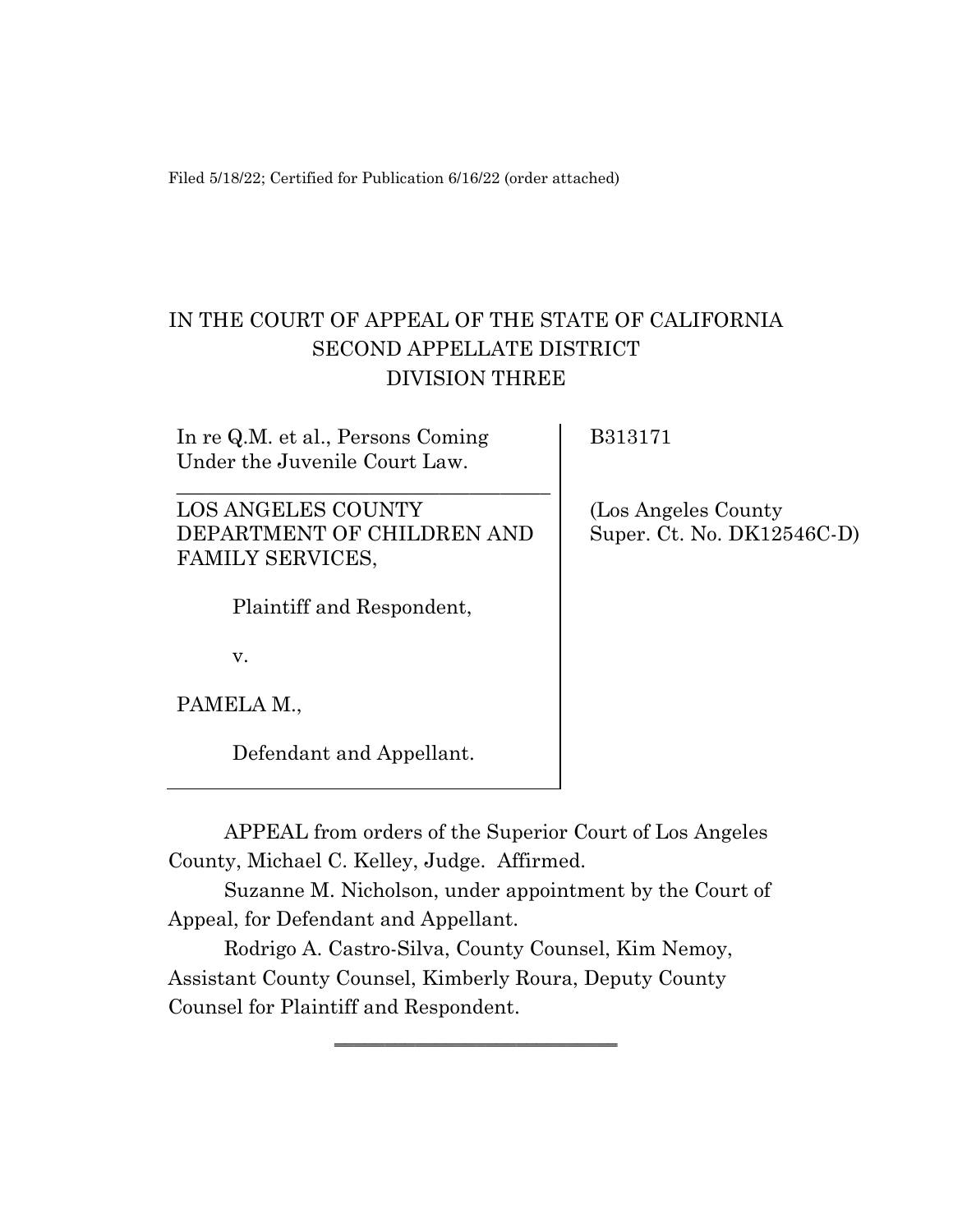Pamela M. (mother) appeals from orders of the juvenile court terminating parental rights to two of her four children. Mother contends the juvenile court erred by finding that the Los Angeles County Department of Children and Family Services (DCFS) adequately investigated the children's possible Indian ancestry, as required by the Indian Child Welfare Act (ICWA) (25 U.S.C. § 1901 et seq.) and related state statutes. We find no error, and thus we will affirm.

### **FACTUAL AND PROCEDURAL BACKGROUND**

Mother and James M. (father) have four children: K.M. (born in Aug. 2006), James M. (born in Feb. 2008), Q.M. (born in April 2010), and P.M. (born in Dec. 2013). This appeal concerns only Q.M. and P.M.

#### **A. Investigation and detention.**

On October 22, 2015, DCFS filed a dependency petition alleging that the children came under the jurisdiction of the juvenile court pursuant to Welfare and Institutions Code**<sup>1</sup>** section 300, subdivisions (b) and (j). The petition alleged that K.M. had a psychiatric condition for which the parents failed to obtain necessary treatment (counts b-1, j-1); father had mental and emotional problems, including paranoid delusions, which prevented him from safely caring for the children (count b-2); and mother and father had failed to provide appropriate care and supervision of the children (counts b-3, j-2). The petition subsequently was amended to add additional counts alleging that K.M. had marks on his body consistent with having been hit with

**<sup>1</sup>** All subsequent statutory references are to the Welfare and Institutions Code.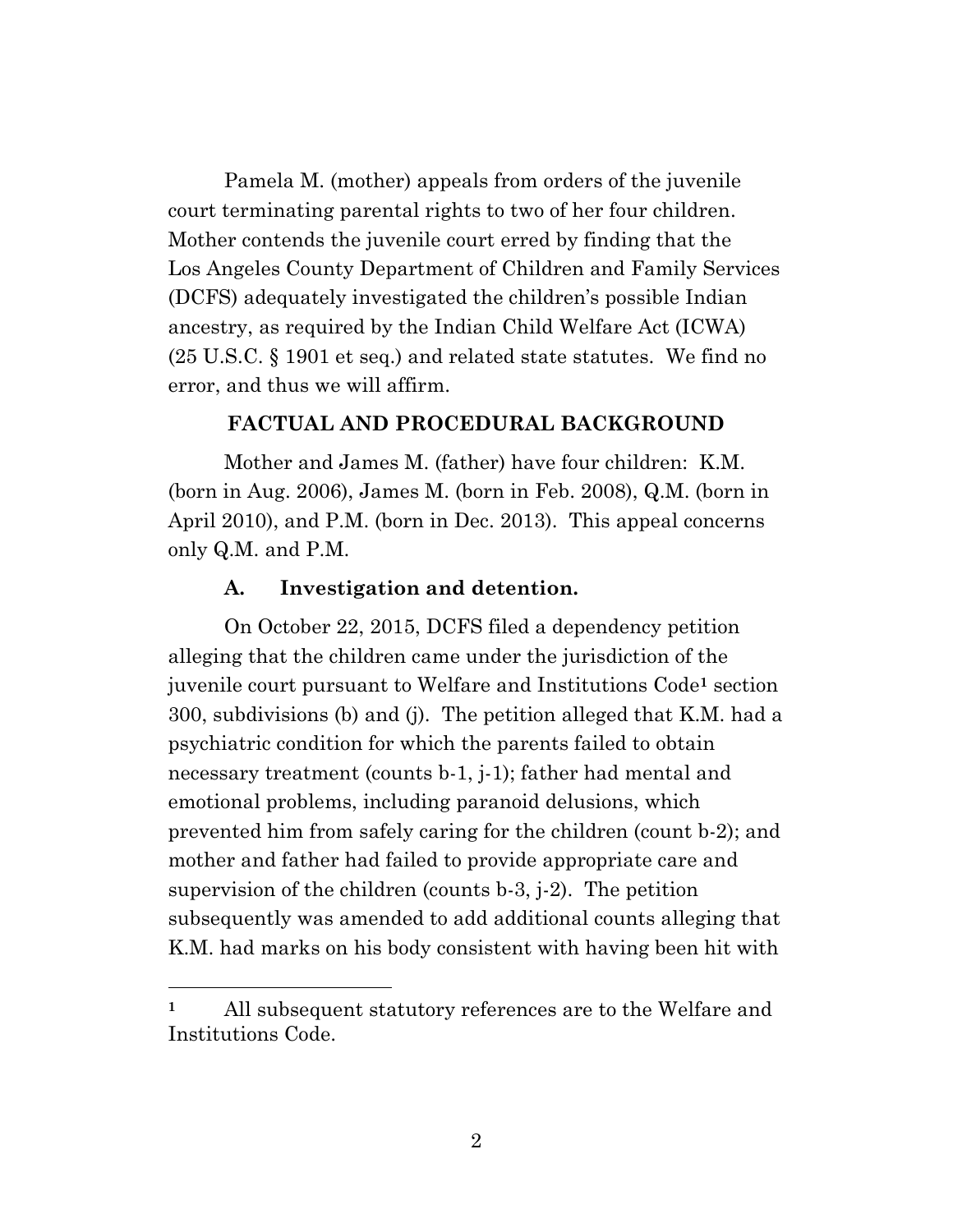a switch (counts b-4, j-3), and mother and father had a history of arguments and physical altercations in the children's presence (count b-5).

The October 2015 detention report stated that the family had come to the attention of DCFS because nine-year-old K.M. had become catatonic and lost control of his movements. Because K.M.'s medical tests were normal, he had been transferred to the psychiatric unit at the UCLA Medical Center. The parents discharged K.M. after two nights against medical advice, stating that " 'the devil' " was in him and they would conduct an exorcism. UCLA staff reported that father had symptoms of paranoia and schizophrenia, as evidenced by his statements that he was in communication with President Barak Obama, First Lady Michelle Obama, and Attorney General Eric Holder, headed a large non-profit corporation, and was the head of the United States mafia. Mother said she would not encourage father to seek mental health services because " 'that is the way he is.' " Mother and father both told DCFS that ICWA did not apply.

On October 22, 2015, both parents completed and signed ICWA-020 forms. Mother stated that she had "no Indian ancestry as far as I know"; father stated he "may have Indian ancestry" through a Cherokee tribe.

At the October 22, 2015 detention hearing, the court ordered all four children detained from the parents and placed in foster care. When father heard that his children would be detained, he responded that he would leave the courtroom to take care of paperwork because "I deal with the President of the United States . . . about the White House prophesy." After a break, the court noted that father "is in extreme distress and he is not responding to my questions." The court then asked father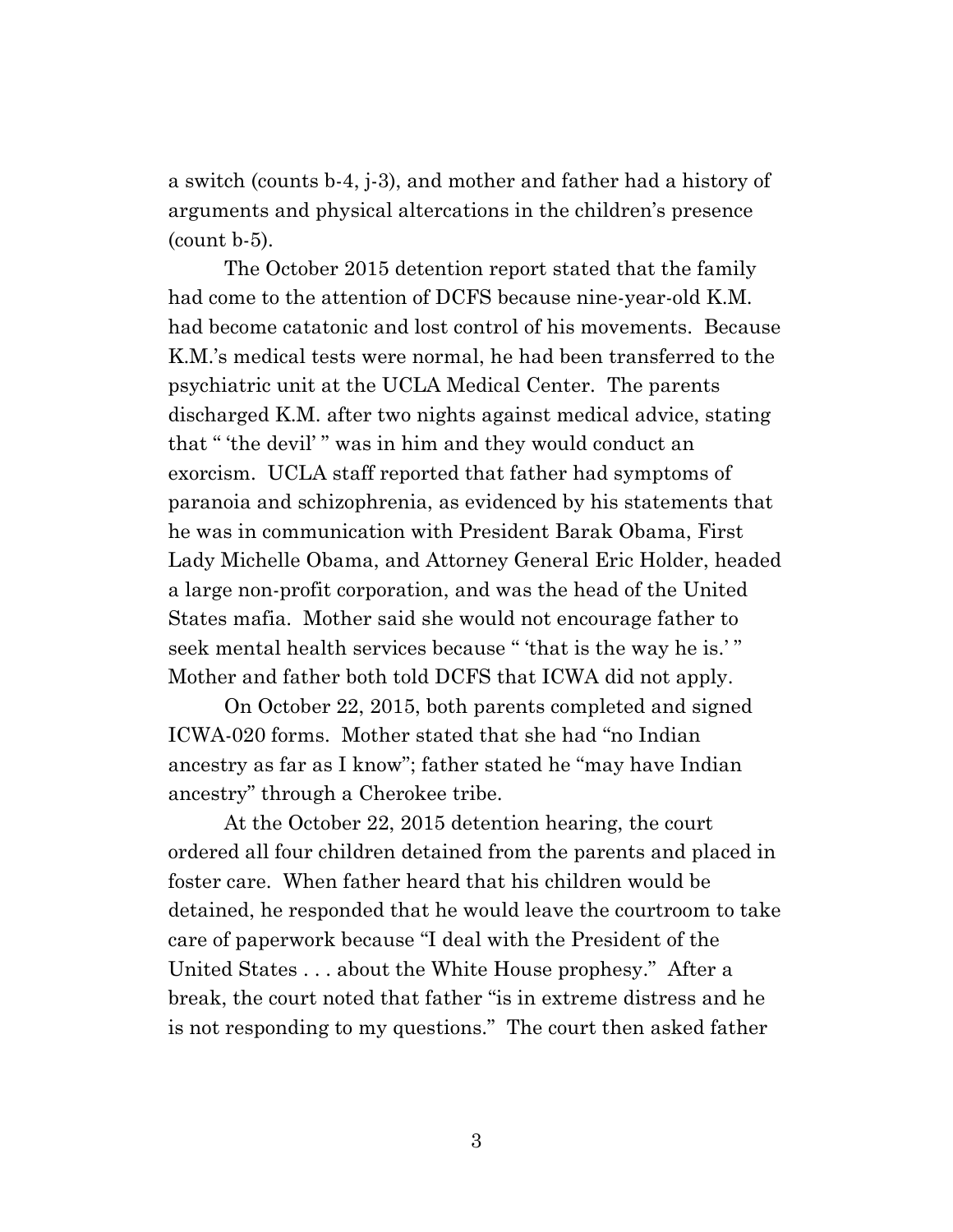whether he had Indian ancestry; father did not respond, but his lawyer said father "indicated that he may have some Cherokee. I believe he has got family in Louisiana. They would probably best be able to tell us." The court asked father to provide his lawyer and the social worker with any information relevant to father's possible Indian ancestry, and it then found there was "reason to believe that this may be an ICWA case and [the court] is going to order the Department to do further investigation based upon [father's] responses to his [ICWA] questionnaire and the indication that family members in Louisiana may have more information about their Indian status."

#### **B. Jurisdiction, disposition, and initial appeal.**

A contested jurisdiction hearing took place in September 2016. The juvenile court dismissed two counts of the petition and sustained the remaining counts as amended. Subsequently, in January 2017, the juvenile court entered a disposition order requiring both parents to submit to Evidence Code section 730 evaluations, participate in individual counseling, and complete parenting classes and domestic violence programs.

Mother and father appealed from the jurisdiction and disposition orders, raising only ICWA issues. While the appeal was pending, the parties stipulated to a conditional affirmance and limited remand with directions to the juvenile court to order DCFS to further investigate father's claims of Cherokee Indian heritage and, if appropriate, to provide proper ICWA notice. This court accepted the parties' stipulation and ordered a conditional affirmance and remand on June 23, 2017.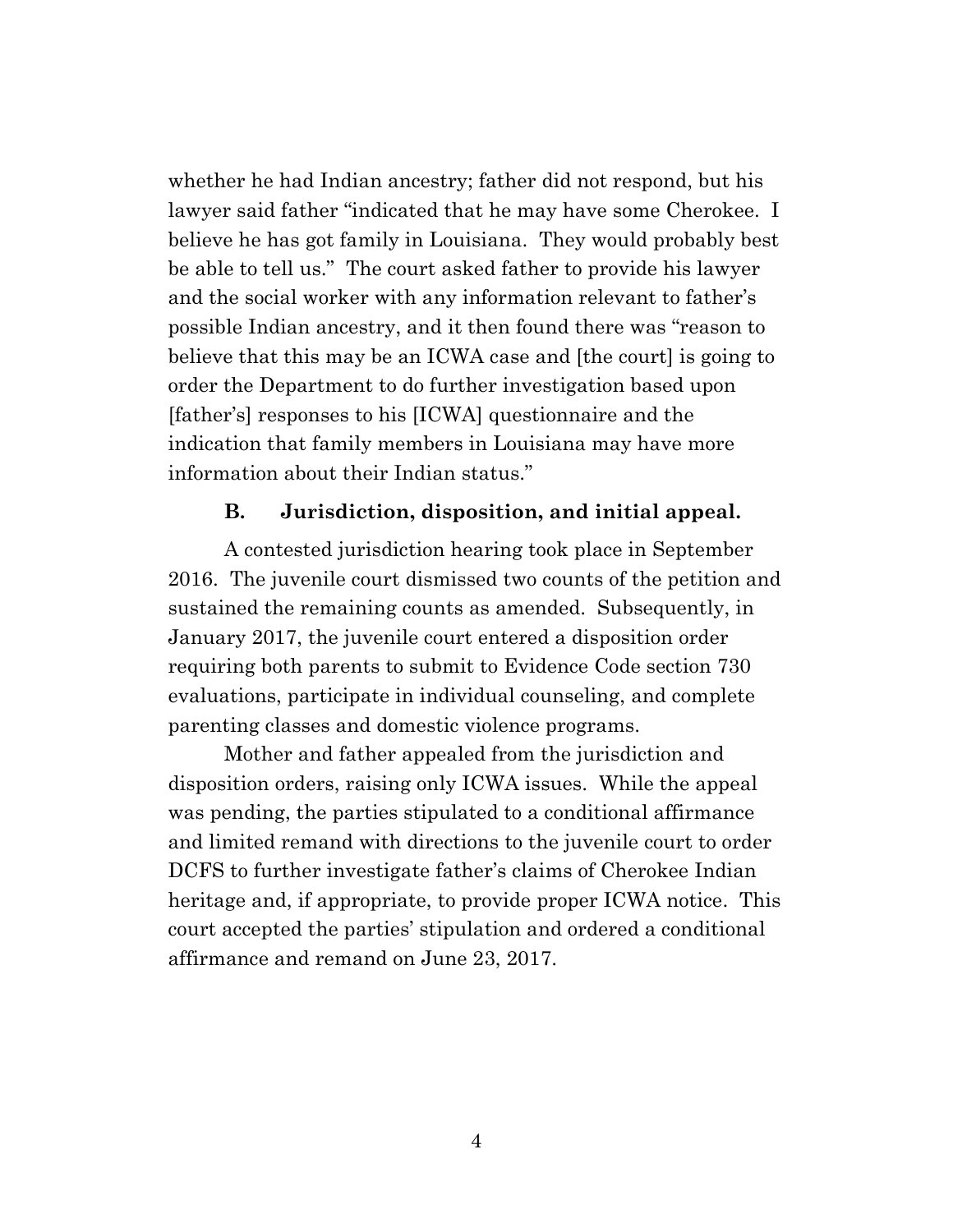## **C. Additional ICWA inquiry; termination of parents' reunification services.**

On November 28, 2016, a dependency investigator contacted mother regarding ICWA. Mother said her family had no Indian ancestry. Mother then asked father about his family; father "replied that the family did not have any Indian American heritage and that he has said no before when he was asked that question."

On July 3, 2017, the juvenile court noted its receipt of the remittitur from the Court of Appeal and ordered DCFS to investigate father's claim of Cherokee heritage by interviewing the parents and any known relatives and providing ICWA notice to the appropriate tribes, the Bureau of Indian Affairs, and the Department of the Interior.

On August 31, 2017, the children's social worker (CSW) attempted to meet with the parents to have them sign an ICWA-020 form. However, the parents texted that they wanted to reschedule so they could first speak to their lawyers. They later sent the CSW the following text: " 'Do Cherokee have anything to do with our children coming home. If so we don't want anything to do with that.'" On September 5, 2017, mother told the CSW that " 'the Indian ancestry came back negative.' " When the CSW said she had to provide notice to the tribes if there was any possibility of Indian ancestry, mother said she and father would discuss it with their attorneys. The parents never again made themselves available to DCFS to discuss the family's possible Indian ancestry.

On November 3, 2017, father's counsel requested an expedited investigation into the suitability of placing the children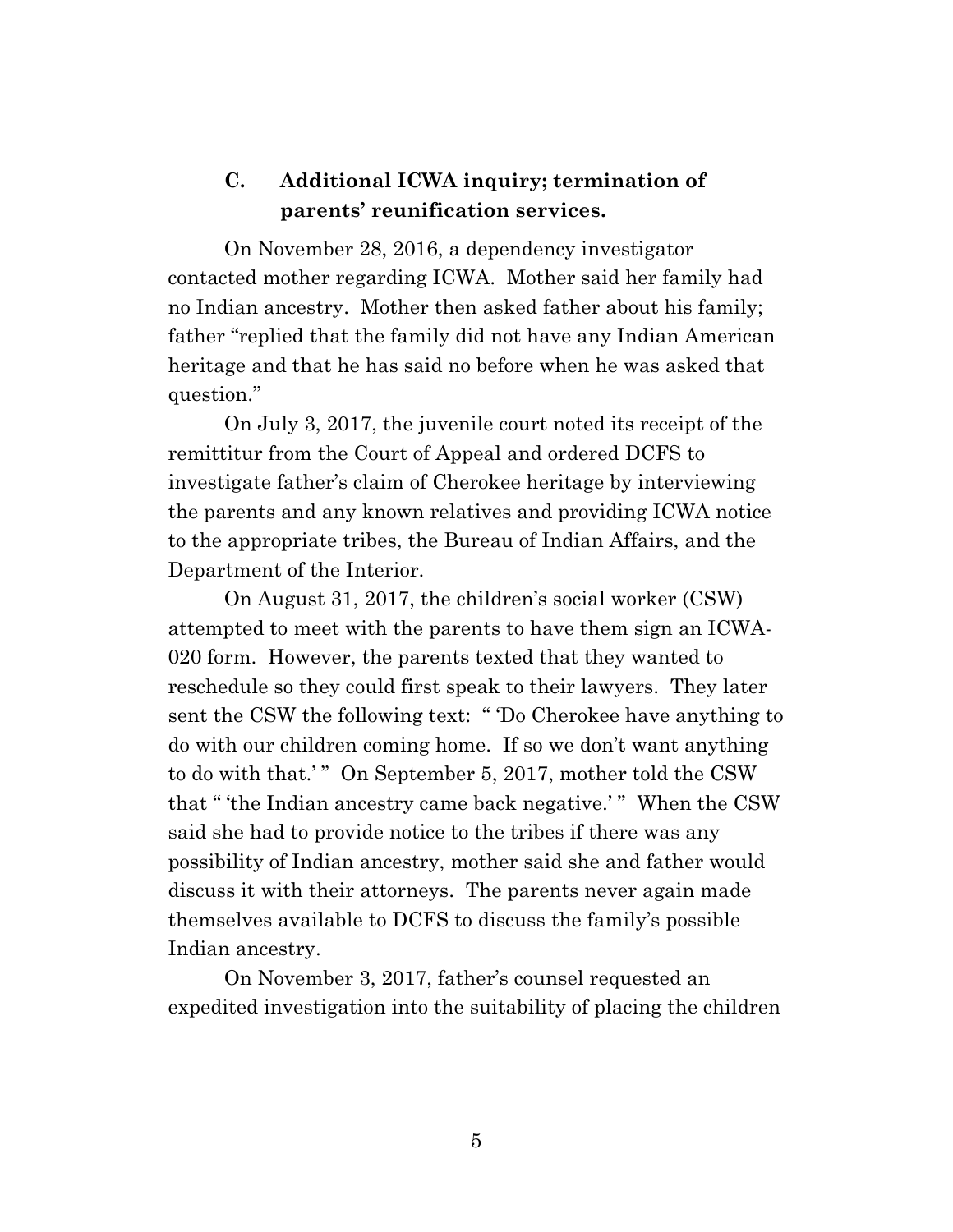with paternal aunt Reba M. in Louisiana. An address and telephone number for Reba were provided.

Sometime prior to March 2018, the parents moved to Louisiana, and later to Mississippi. Their last visit with the children was in October 2017, and they thereafter telephoned the children only intermittently.

Neither parent was present at the July 5, 2018 status review hearing.**<sup>2</sup>** Through their counsel, both parents objected to termination of family reunification services. The juvenile court found that the parents had made minimal progress towards alleviating the causes of DCFS's intervention, terminated the parents' reunification services, and set a section 366.26 hearing for November 2018. With regard to ICWA, the court asked counsel whether either parent had contacted them regarding ICWA, and both counsel confirmed they had not. The court noted that the parents "are not cooperating with the Department with reference to the Department's efforts to get the ICWA-020 form and its information to send appropriate notice. So at this time, I am ordering the Department to notice the appropriate tribes as well as the Bureau of Indian Affairs and Secretary of Interior, and that notice must be done prior to any . . . other hearings."

On August 16, 2018, DCFS filed a "Last Minute Information for the Court" repeating the details of the CSW's conversations with the parents regarding ICWA.

**<sup>2</sup>** The July 5, 2018 hearing was nominally a 12-month review hearing, but it took place more than two years after the children were detained and nearly 18 months after the disposition hearing.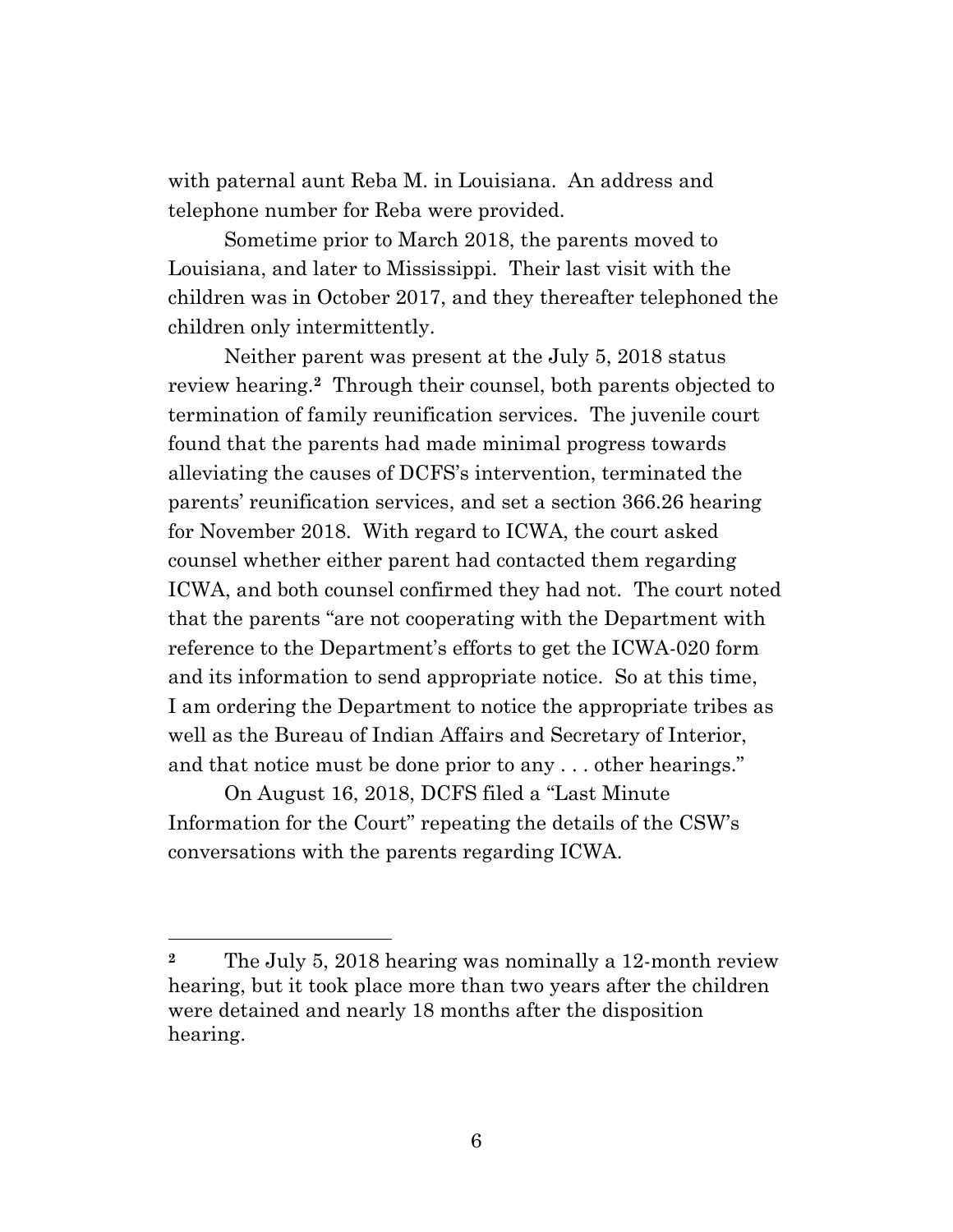In November 2018, a CSW tried unsuccessfully to reach mother and father by calling numerous past or potential telephone numbers. Letters and blank ICWA-030 forms were mailed to five possible addresses for the parents but were not returned. On November 26 and December 21, 2018, and January 14, 2019, a CSW called a new telephone number for the parents and left messages, but she did not receive a return phone call.

On November 2, 2018, DCFS reported that the investigation into the possibility of placing the children with paternal aunt Reba had closed. A Louisiana social worker had been unable to reach Reba by telephone, and after numerous attempts she had gone to Reba's home in person. Reba was not home, but the social worker spoke to two men, one of whom said he lived in the home. The home was described as "cluttered and unkempt" and was deemed unsuitable for the children.

On December 21, 2018, DCFS reported that it had attempted to reach both parents at a variety of different phone numbers and had left messages where possible. It also had mailed ICWA forms to the parents at a variety of different addresses where DCFS believed they might be living. DCFS had not been able to make any contact with the parents to determine if ICWA applied, and it therefore requested that the court make an ICWA finding in order to allow adoption to proceed.

On January 9, 2019, the court ordered DCFS to continue to try to contact the parents regarding ICWA and asked the parents' attorneys to encourage the parents to cooperate with DCFS's efforts to determine whether ICWA applied. Both counsel agreed to do so.

The CSW again tried to contact father regarding his possible Indian ancestry on January 14, 2019, but father did not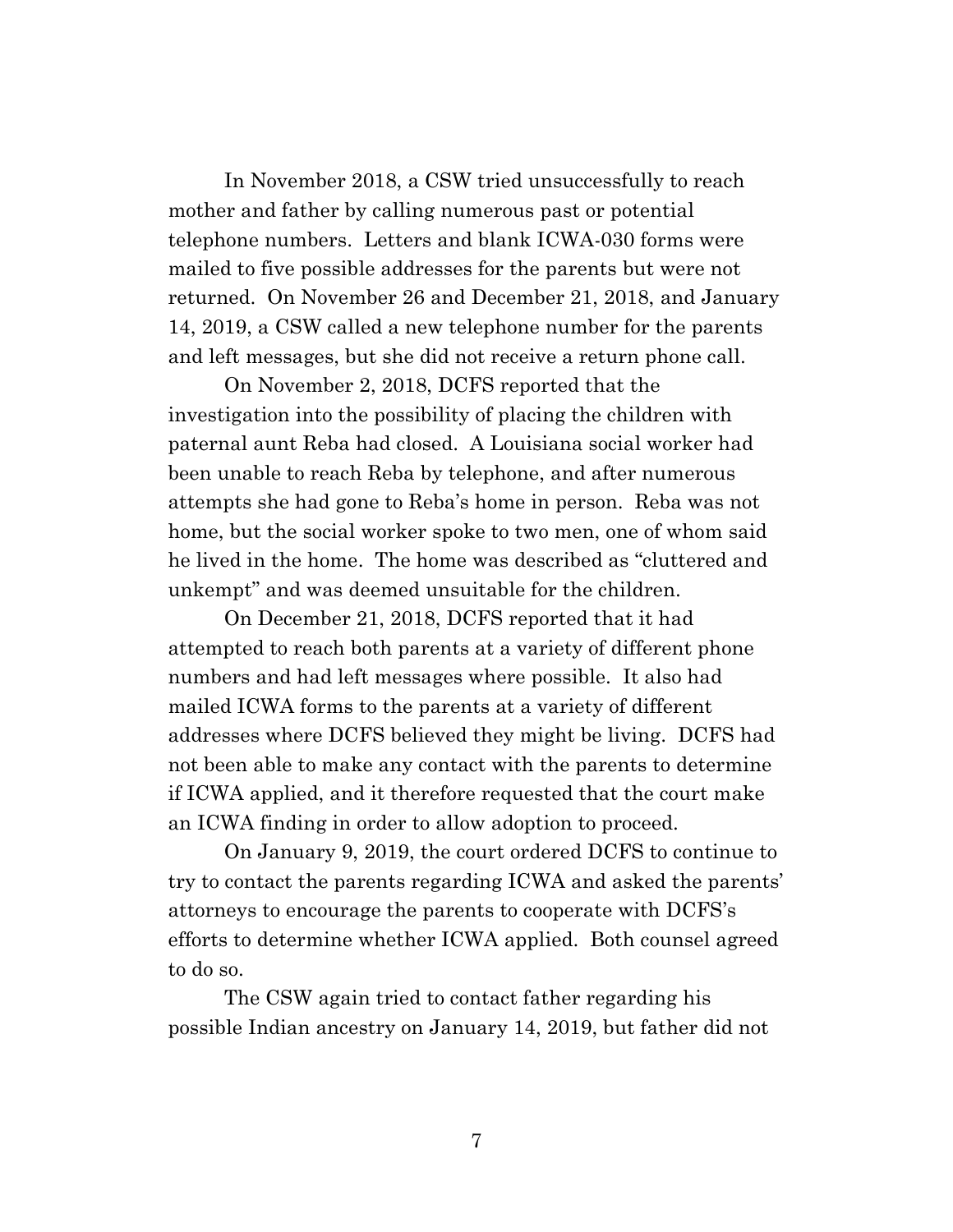return the call. The same day, the CSW mailed a blank ICWA form to father's last known address in Mississippi.

In April 2019, the CSW attempted to reach paternal aunt Reba regarding the paternal family's possible Indian ancestry, but the phone number provided was not in service.

On April 19, 2019, DCFS mailed ICWA notices, which included the limited information available, to registered Cherokee tribes, the Secretary of the Interior, and the Bureau of Indian Affairs (BIA). Each tribe responded that the children were not eligible for tribal membership.

## **D. ICWA finding and termination of parental rights.**

In June 2019, DCFS reported that the girls' caregiver was interested in adopting them, and K.M.'s and James's caregiver was interested in legal guardianship. All four children were doing well in their placements and no longer wished to return to the home of their parents.

In April 2021, DCFS reported that it had received responses from all noticed tribes stating the children were not Indian children. DCFS had not received a response from BIA, but more than 60 days had elapsed since notice was provided. DCFS therefore requested that the court find that the children were not Indian children and that ICWA did not apply. DCFS further requested that parental rights be terminated as to Q.M. and P.M.**<sup>3</sup>**

**<sup>3</sup>** Termination of parental rights was not requested for the boys. K.M. had been placed in out-of-home care after he was placed on a psychiatric hold in October 2020, and James was in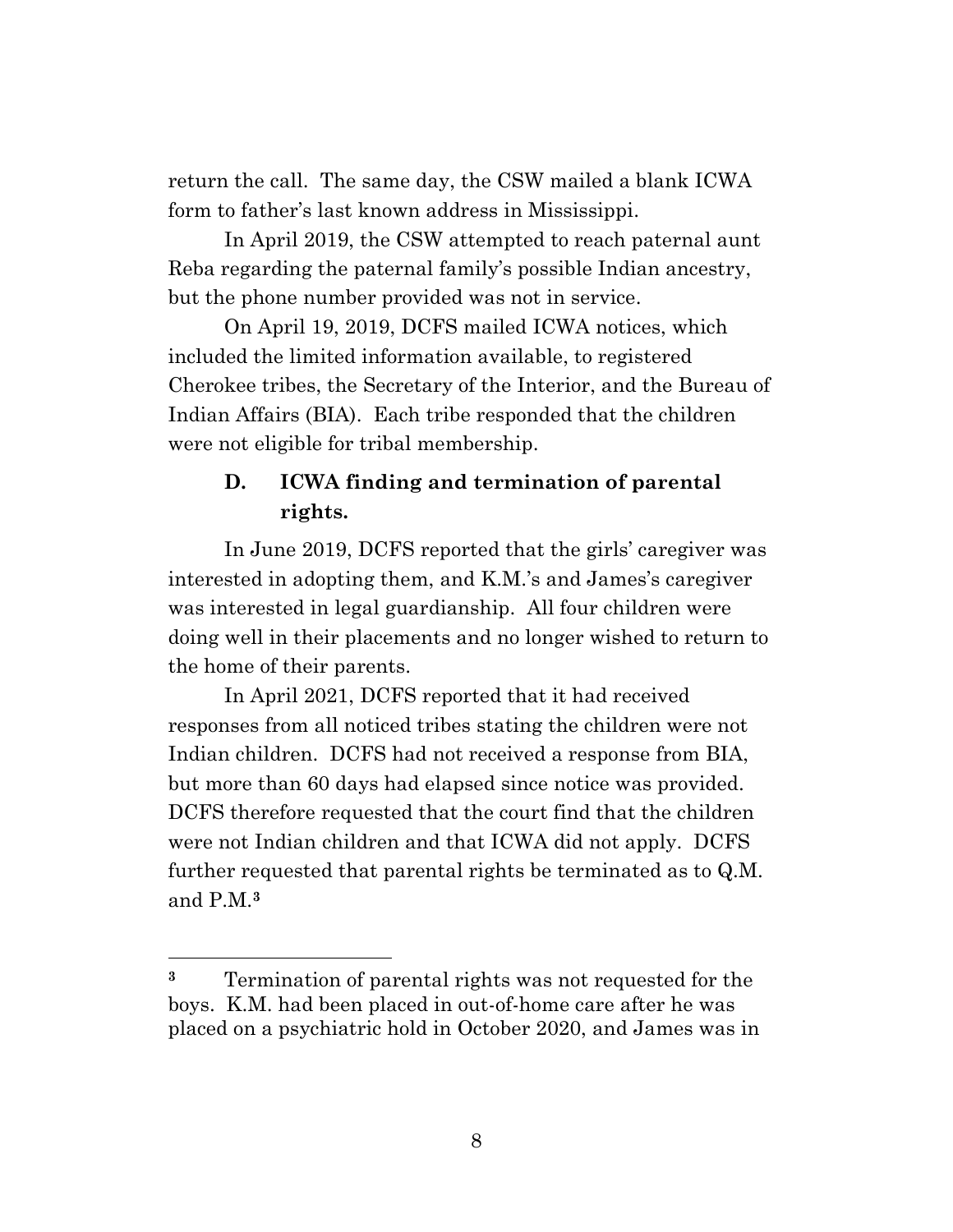At the April 20, 2021 section 366.26 hearing, counsel for mother stated that she "do[es] not have direction" from mother, who was not present at the hearing, but she objected to termination of parental rights on mother's behalf. Counsel for father stated a similar objection. Neither attorney objected to DCFS's request that the court find that ICWA did not apply.

After hearing argument, the juvenile court found that DCFS "completed an appropriate investigation into potential Indian ancestry identified by the father [and] mailed notice to the relevant tribes." Based on the record before it, the court found there was no reason to know that the children were Indian children and that ICWA did not apply. The court then terminated parental rights as to Q.M. and P.M.

Mother timely appealed from the order terminating parental rights.

#### **DISCUSSION**

Mother contends DCFS failed to conduct an adequate investigation into her and father's possible Indian ancestry. She urges that although she denied Indian ancestry, DCFS was required to contact her extended family members about possible Indian ancestry, and its failure to do so was reversible error. She further urges that because father made an initial report of Cherokee ancestry, DCFS had a duty to follow up with his extended family members in Louisiana.

DCFS contends that it conducted an adequate ICWA inquiry and there was no reason to believe Q.M. and P.M. were

the process of being placed with his sisters, whose caregiver was open to adopting him.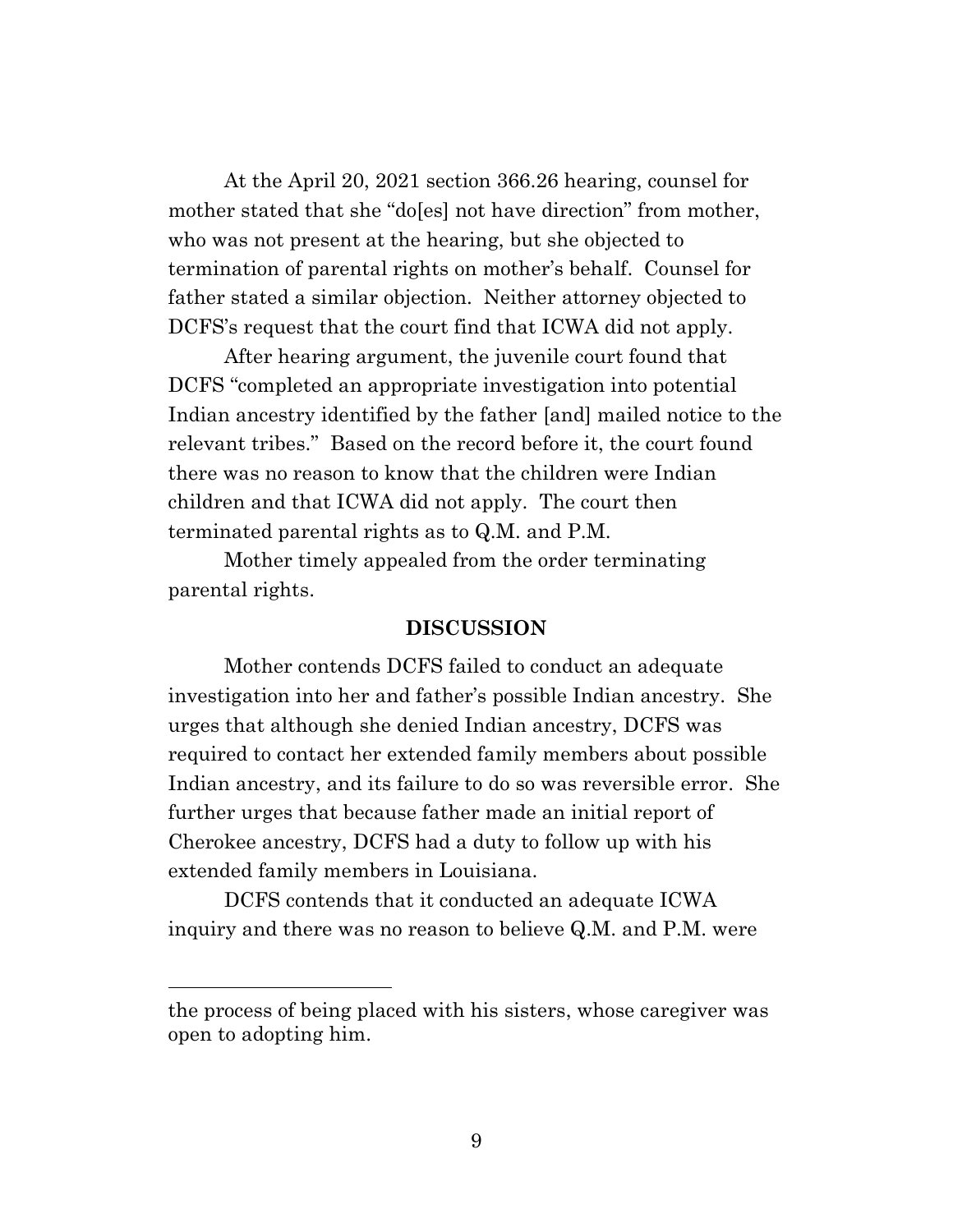Indian children. In the alternative, DCFS urges that mother forfeited any error in this second appeal challenging ICWA inquiry by failing to raise the error below.

### **I. Relevant law.**

### **A. ICWA.**

ICWA was enacted " 'to protect the best interests of Indian children and to promote the stability and security of Indian tribes and families by the establishment of minimum Federal standards for the removal of Indian children from their families and the placement of such children in foster or adoptive homes which will reflect the unique values of Indian culture . . . .' [Citation.]" (*In re Isaiah W*. (2016) 1 Cal.5th 1, 8 (*Isaiah W*.); see 25 U.S.C. § 1902.)

"[T]he burden of coming forward with information to determine whether an Indian child may be involved . . . in a dependency proceeding does not rest entirely—or even primarily—on the child and his or her family." (*In re Michael V.* (2016) 3 Cal.App.5th 225, 233.) Rather, "[j]uvenile courts and child protective agencies have 'an affirmative and continuing duty to inquire' whether a dependent child is or may be an Indian child." (*Ibid*.; see also *Isaiah W*., *supra*, 1 Cal.5th at pp. 9–11; § 224.2, subd. (a).) An "Indian child" is "any unmarried person who is under age eighteen and is either (a) a member of an Indian tribe or (b) is eligible for membership in an Indian tribe and is the biological child of a member of an Indian tribe." (25 U.S.C. § 1903(4); see also § 224.1, subd. (a) [adopting federal definition of "Indian child"].)

This affirmative duty to inquire has several elements. The statute provides that if a child is removed from his or her parents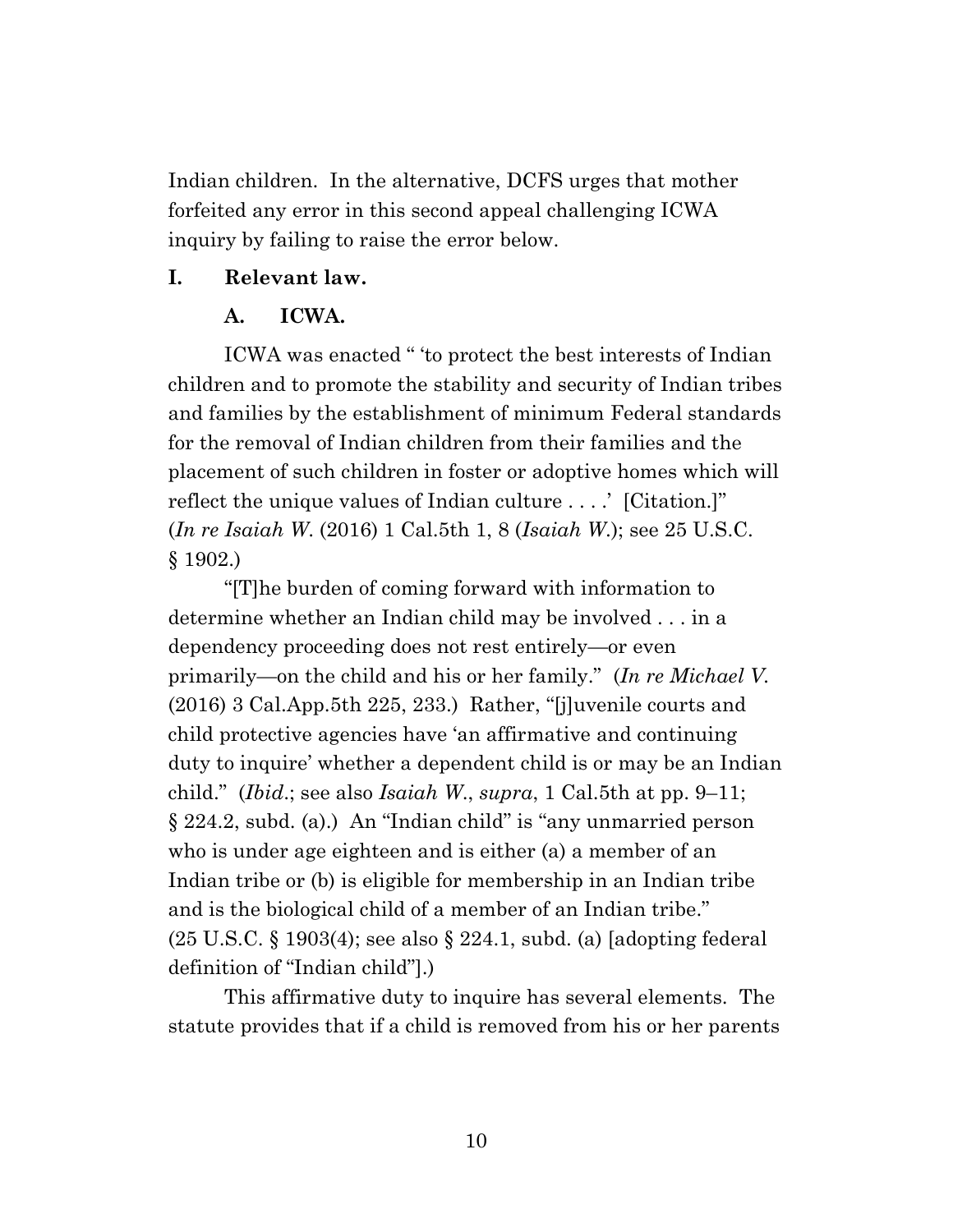and placed in the custody of a county welfare department, the department has a duty to inquire whether a child is an Indian child. Such inquiry "includes, but is not limited to, asking the child, parents, legal guardian, Indian custodian, extended family members, others who have an interest in the child, and the party reporting child abuse or neglect, whether the child is, or may be, an Indian child  $\ldots$ ." (§ 224.2, subd. (b).) The court also must make an ICWA inquiry when the parents first appear in court: The court "shall ask each participant present in the hearing whether the participant knows or has reason to know that the child is an Indian child" (§ 224.2, subd. (c)), and must require each party to complete California Judicial Council Form ICWA-020, Parental Notification of Indian Status (Cal. Rules of Court, rule  $5.481(a)(2)(C)$ .

If the court or social worker has "reason to believe that an Indian child is involved in a proceeding," the court or social worker must "make further inquiry regarding the possible Indian status of the child" by, among other things, interviewing the parents and extended family members, and contacting any tribe that may reasonably be expected to have information about the child's membership, citizenship status, or eligibility. (§ 224.2, subd. (e)(2).) There is "reason to believe" a child involved in a proceeding is an Indian child whenever the court or social worker "has information suggesting that either the parent of the child or the child is a member or may be eligible for membership in an Indian tribe." (§ 224.2, subd. (e)(1).)

If the agency's inquiry creates a "reason to know" that an Indian child is involved, notice of the proceedings must be provided to the parent, legal guardian, or Indian custodian and the child's tribe. (§ 224.2, subd. (f).) There is "reason to know" a

11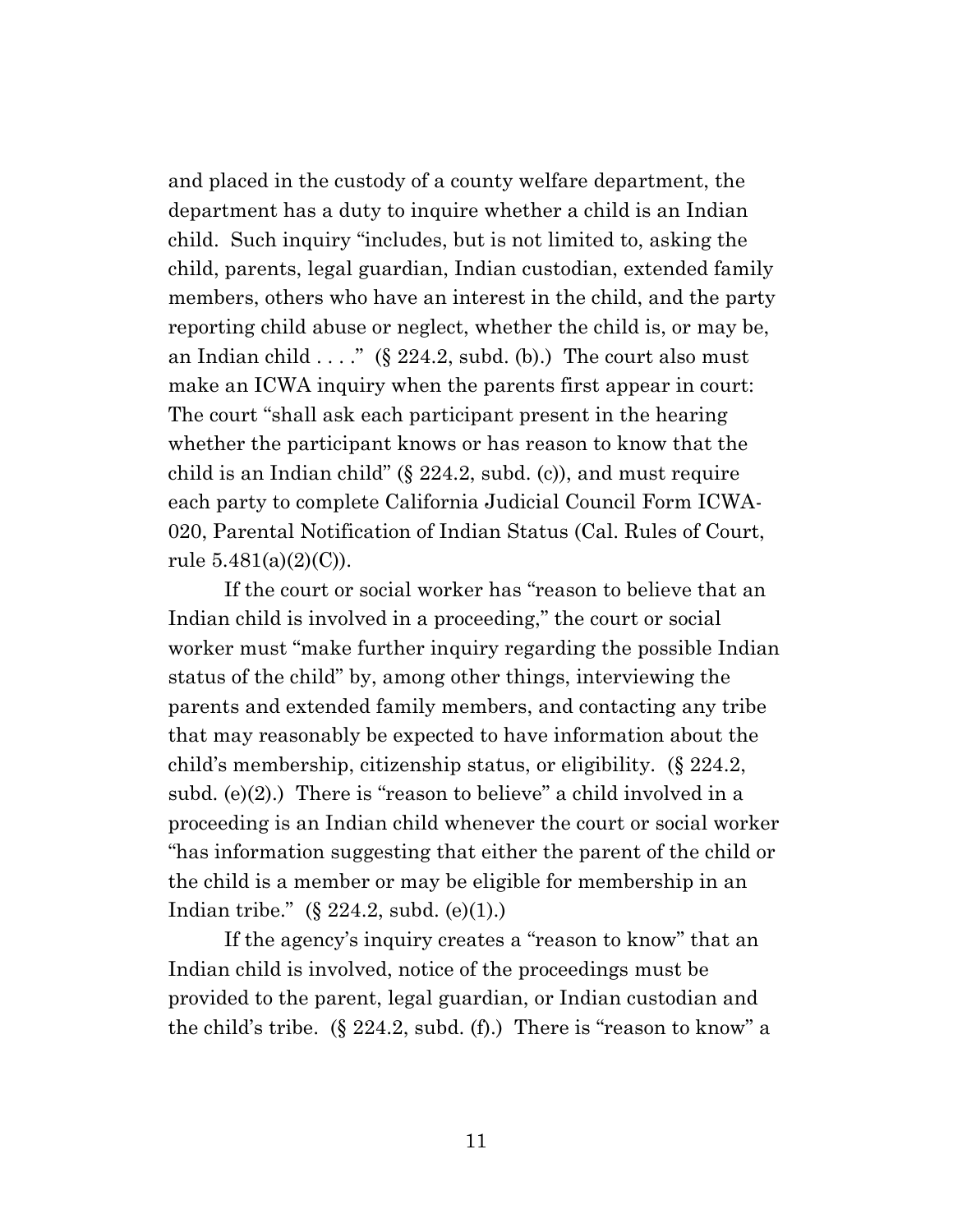child is an Indian child if any one of six statutory criteria is met—e.g., if the court is advised that the child "is an Indian child," the child's or parent's residence is on a reservation, the child is or has been a ward of a tribal court, or either parent or the child possess an identification card indicating membership or citizenship in an Indian tribe. (§ 224.2, subd. (d).) Thereafter, the court shall confirm that the agency used due diligence to identify and work with all of the tribes of which there is reason to know the child may be a member, or eligible for membership, to verify whether the child is in fact a member or whether a biological parent is a member and the child is eligible for membership.  $(\S 224.2, \text{subd.}(\S))$  A determination by an Indian tribe that a child is or is not a member of, or eligible for membership in, that tribe "shall be conclusive." (§ 224.2, subd. (h).)

If the juvenile court finds that "proper and adequate further inquiry and due diligence as required in this section have been conducted and there is no reason to know whether the child is an Indian child," the court may make a finding that ICWA does not apply to the proceedings, "subject to reversal based on sufficiency of the evidence."  $(\S$  224.2, subd. (i)(2).)

### **B. Standard of review.**

Where, as here, the juvenile court finds that ICWA does not apply, " ' "[t]he finding implies that . . . social workers and the court did not know or have a reason to know the children were Indian children and that social workers had fulfilled their duty of inquiry." (*In re Austin J*. [(2020) 47 Cal.App.5th 870, 885]; see *In re D.S*. [(2020) 46 Cal.App.5th 1041, 1050] ["[t]he juvenile court may . . . make a finding that ICWA does not apply because the Agency's further inquiry and due diligence was 'proper and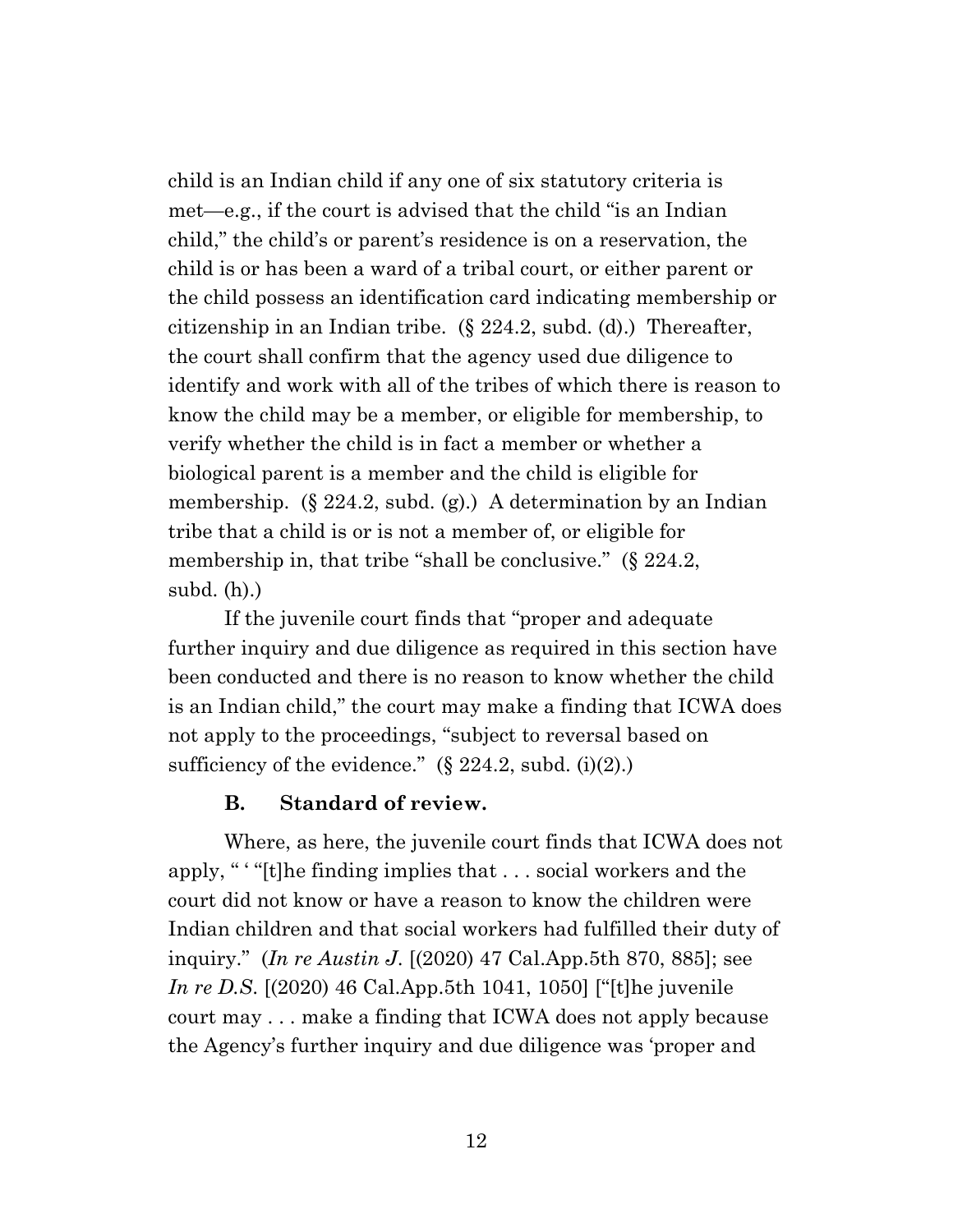adequate' but no 'reason to know' whether the child is an Indian child was discovered"].)' (*In re J.S*. (2021) 62 Cal.App.5th 678, 688.) ' "[W]e review the juvenile court's ICWA findings under the substantial evidence test, which requires us to determine if reasonable, credible evidence of solid value supports the court's order. [Citations.] We must uphold the court's orders and findings if any substantial evidence, contradicted or uncontradicted, supports them, and we resolve all conflicts in favor of affirmance." ' (*In re D.F*. (2020) 55 Cal.App.5th 558, 565.)" (*In re Josiah T*. (2021) 71 Cal.App.5th 388, 401.) " 'Thus, we do not consider whether there is evidence from which the dependency court could have drawn a different conclusion but whether there is substantial evidence to support the conclusion that the court did draw.' (*In re Noe F*. (2013) 213 Cal.App.4th 358, 366.)" (*In re J.N*. (2021) 62 Cal.App.5th 767, 774.)

## **II. Substantial evidence supported the juvenile court's finding that ICWA did not apply.**

## **A. Substantial evidence supported the juvenile court's ICWA finding as to mother.**

Mother urges the juvenile court erred in finding ICWA did not apply because DCFS did not contact mother's extended family members to inquire about possible Indian ancestry. We disagree.

It is undisputed that mother completed and signed an ICWA-020 form in which she said she "ha[d] no Indian ancestry as far as I know." It also is undisputed that mother told DCFS at least three different times—in October 2015, on November 28, 2016, and on September 5, 2017—that she did not have Indian ancestry. Notwithstanding these denials of Indian ancestry, mother contends that DCFS had a duty to investigate the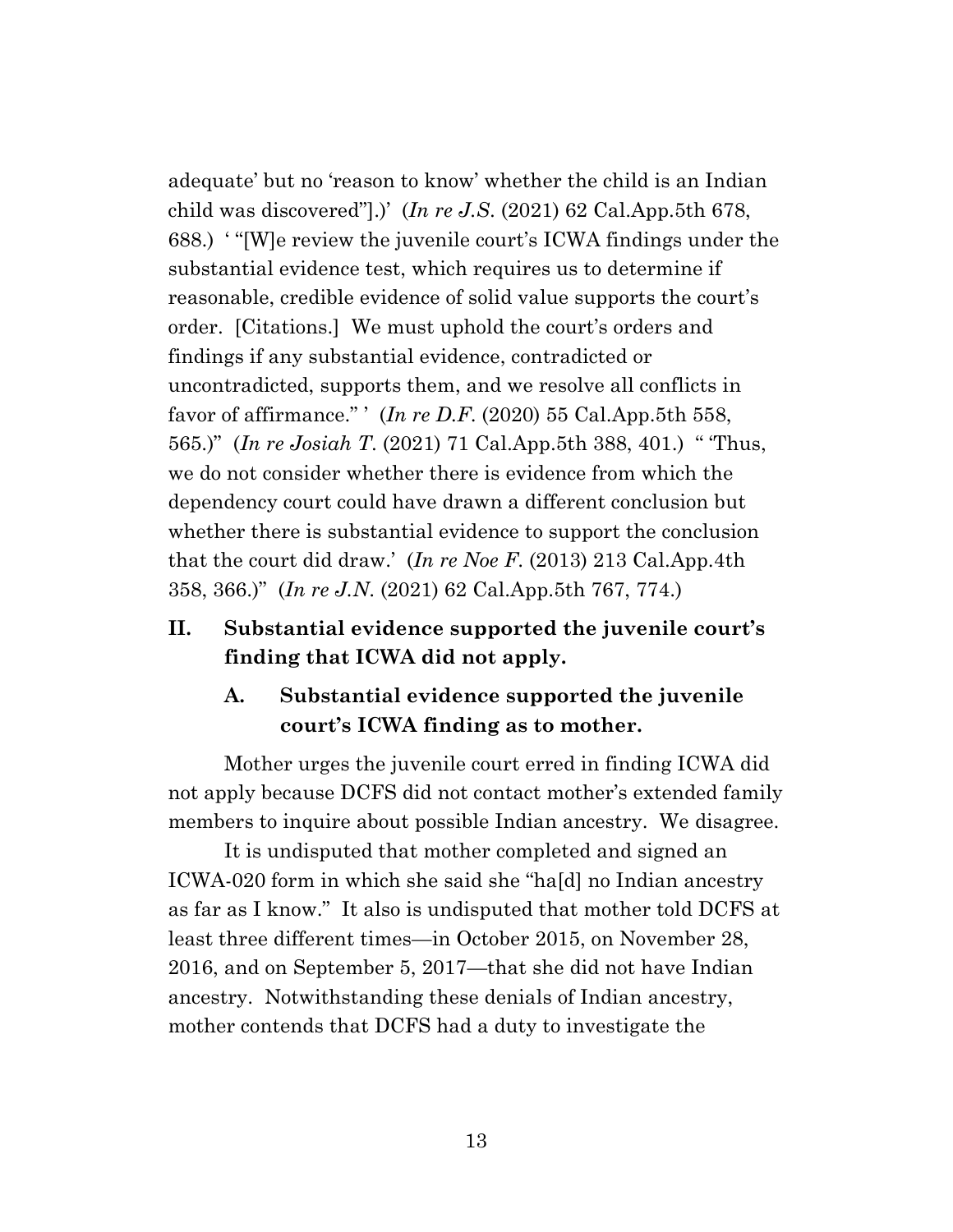children's potential Indian ancestry by interviewing all available members of mother's extended family, and that the juvenile court erred by finding ICWA did not apply without requiring DCFS to undertake such an inquiry.

There appears to be a split among the Courts of Appeal as to a child welfare agency's duty to investigate a child's possible Indian ancestry where a parent denies such ancestry. Several Courts of Appeal have adopted the approach mother advocates, concluding that even where a parent denies any Indian ancestry, section 224.2, subdivision (b) requires DCFS, as part of its initial inquiry, to inquire of a child's extended family members regarding his or her possible Indian ancestry. (See, e.g., *In re Antonio R.* (2022) 76 Cal.App.5th 421, 426 [although mother reported she had no Indian ancestry, juvenile court erred by concluding DCFS had conducted adequate ICWA inquiry because it failed to inquire of the maternal grandmother, maternal aunts, and a maternal uncle about the child's possible Indian ancestry]; *In re A.C.* (2022) 75 Cal.App.5th 1009, 1015–1017 [although parents denied Indian ancestry, DCFS erred by failing to ask members of parents' extended family about the child's possible Indian ancestry]; *In re H.V.* (2022) 75 Cal.App.5th 433, 438 [juvenile court erred by terminating parental rights; although mother denied Indian ancestry, DCFS had a duty to inquire of the maternal great-grandmother and maternal greatgrandfather].) Other courts have reached a contrary conclusion, holding that a parent's unequivocal denial of Indian ancestry is substantial evidence to support a juvenile court's finding that ICWA does not apply. (See, e.g., *In re Charles W.* (2021) 66 Cal.App.5th 483, 486–488, 490–491 [juvenile court and agency made adequate ICWA inquiry where mother's counsel, in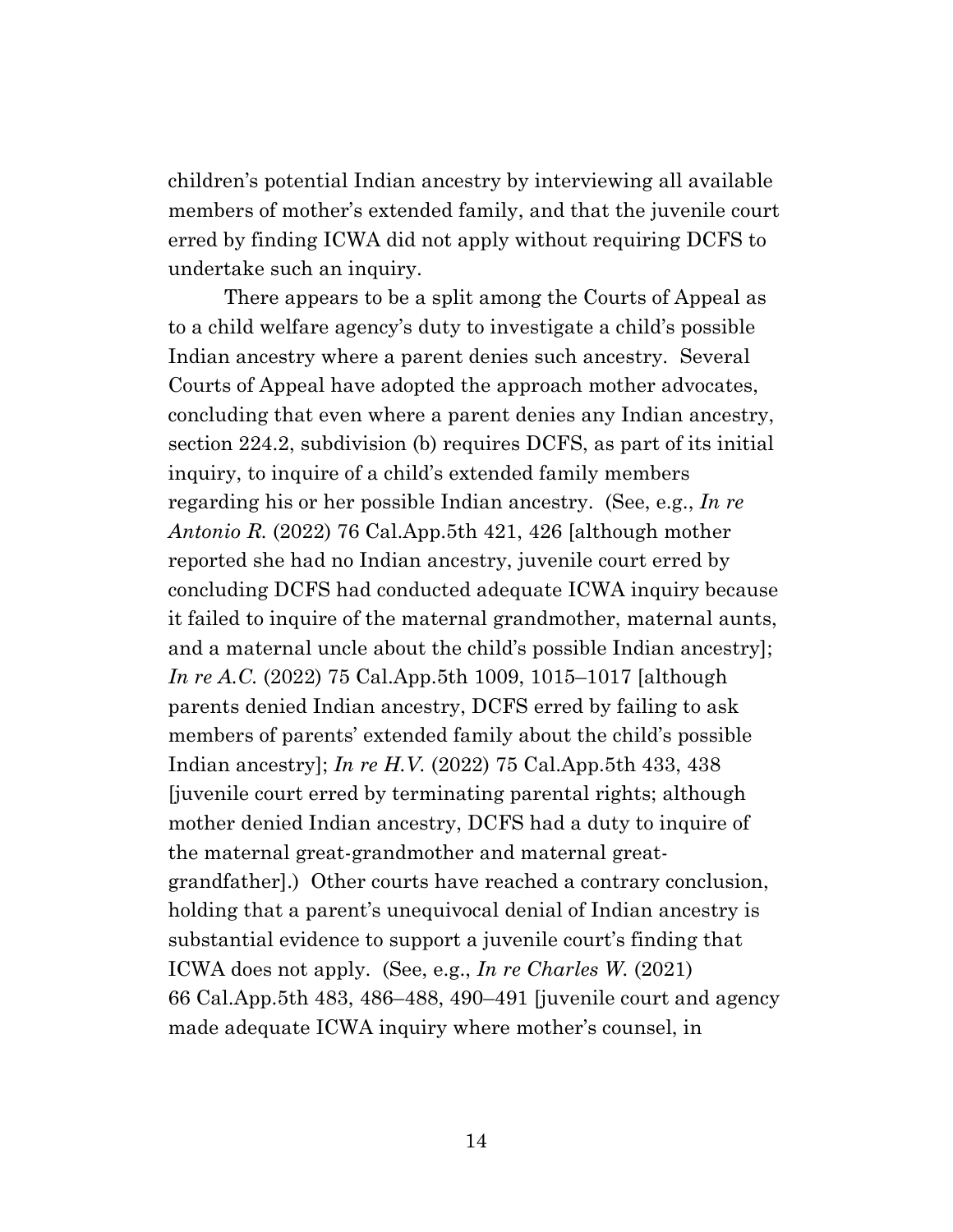mother's presence, denied that mother had Indian ancestry]; *In re Austin J*., *supra*, 47 Cal.App.5th 870, 887–888 [no duty to make further inquiry regarding children's possible Indian ancestry through father where father's in-court statement and his parental notification of Indian status declaration indicated that he and his children had no Indian ancestry]; *In re A.M.* (2020) 47 Cal.App.5th 303, 323 [no need for further inquiry if no one has offered information that would give the court or [agency] reason to believe that a child might be an Indian child]; *In re H.V.*, at pp. 441–442 (dis. opn. of Baker, J.) [mother's and father's denials of Indian ancestry were substantial evidence to support juvenile court's finding that ICWA did not apply]; *In re S.B*. (2005) 130 Cal.App.4th 1148, 1161 ["as long as the social worker did inquire of the parents, and as long as the parents failed to provide any information requiring follow-up, [the social worker] had no further duty of inquiry"].)

We need not resolve this issue here because even were DCFS required to inquire further as to mother's ancestry, that duty was satisfied here. While the case was pending in the juvenile court, mother was given multiple opportunities to provide names and contact information for extended family members DCFS could have contacted, but she did not do so. As a result, the record does not identify any living members of mother's extended family, and on appeal she has not identified any specific individuals whom DCFS should have interviewed.**<sup>4</sup>**

**<sup>4</sup>** In her appellant's opening brief, mother asserts that DCFS should have interviewed the maternal grandmother, Dixie F. As DCFS notes, however, the record indicates that the maternal grandmother is deceased.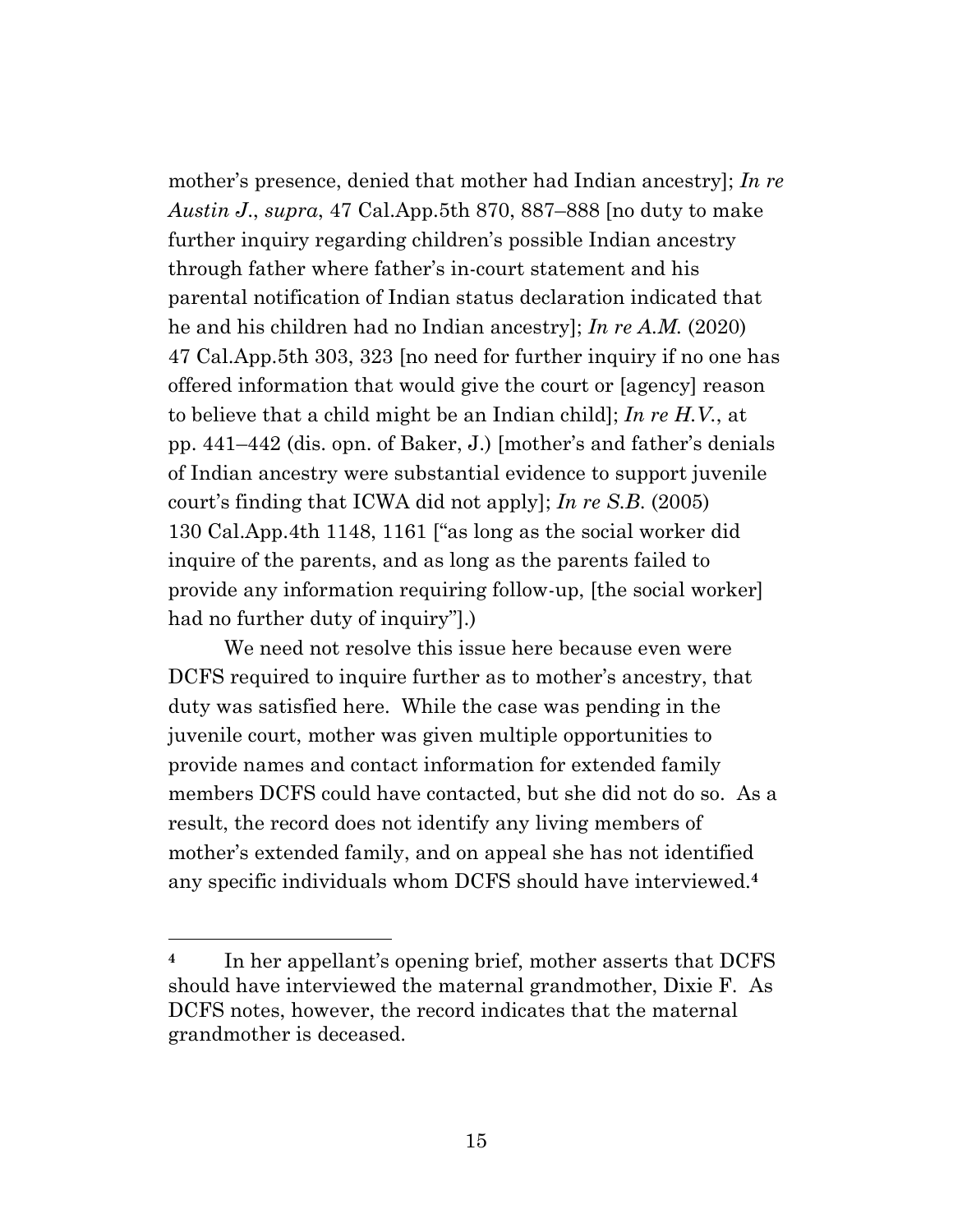No further inquiry, thus, was possible or required. (E.g., *In re K.M*. (2009) 172 Cal.App.4th 115, 119 [where child protective agency "attempted on several occasions to elicit further information from the child's family, but was unsuccessful due to the family's hostility" toward the agency, the agency "did all that can or should be reasonably expected of it to meet its obligation to the child, to the family, to the tribes and to the court"]; *In re Levi U*. (2000) 78 Cal.App.4th 191, 199 [child protective agency is not required to conduct an extensive independent investigation or to "cast about" for investigative leads].)

Although mother concedes there is no indication in the present record that the children had Indian ancestry through her mother's family, she urges that this court should *assume* she has extended family members who could provide additional information regarding her possible Indian ancestry––and, further, that we should reverse the order terminating parental rights because the juvenile court failed to order DCFS to interview these still-unidentified individuals. We decline to do so. The kind of inquiry mother advocates is amorphous and lacks a defined stopping point at which DCFS can reliably conclude that it has done enough to establish the absence of Indian ancestry. And, of course, requiring DCFS to run down unpromising leads comes at a significant cost in terms of protecting the welfare of dependent children.

Where, as here, a parent largely fails to cooperate with DCFS or to provide names and contact information for extended family members, DCFS's ability to conduct an exhaustive ICWA inquiry necessarily is constrained. Although it is well established that the duty to develop information bearing on whether a child is an Indian child "rests with the court and the Department, not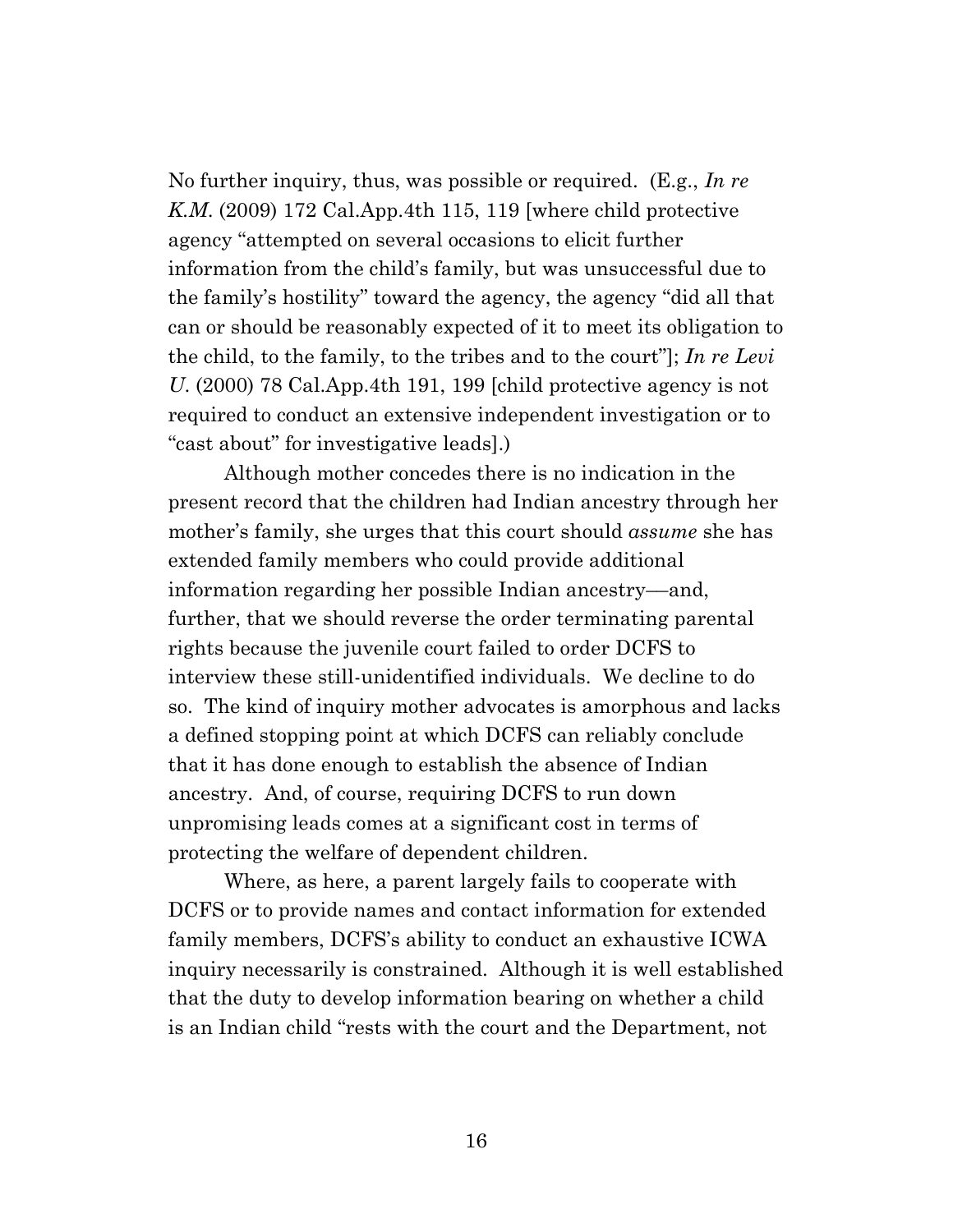the parents or members of the parents' families" (*In re Antonio R*., *supra*, 76 Cal.App.5th at p. 430), in most cases the court and DCFS cannot satisfy this duty without the participation of the parents. While we believe it reasonable in many cases to require DCFS to follow up on leads provided by the parents, we cannot ask the agency to intuit the names of unidentified family members or to interview individuals for whom no contact information has been provided. The juvenile court did not err by so concluding.

## **B. Substantial evidence supported the juvenile court's finding as to father.**

Mother also contends that DCFS did not conduct an adequate further inquiry into father's claimed Cherokee heritage because the record "contains no evidence of any inquiry made of any relatives or extended family members, even though father had advised the court that family members in Louisiana would be best situated to provide further information." Again, we disagree.

Father advised the court at the detention hearing that he might have Indian ancestry through a Cherokee tribe, but he did not provide the court with any additional information. Subsequently, he told DCFS that he did not have Indian heritage "and that he has said no before when he was asked that question." Father thereafter refused to cooperate with DCFS: He declined to meet with the CSW to fill out an ICWA form, which would have provided information regarding extended family members, if any; he did not respond to DCFS's phone calls or text messages; and he did not return ICWA-030 forms mailed to him at various addresses.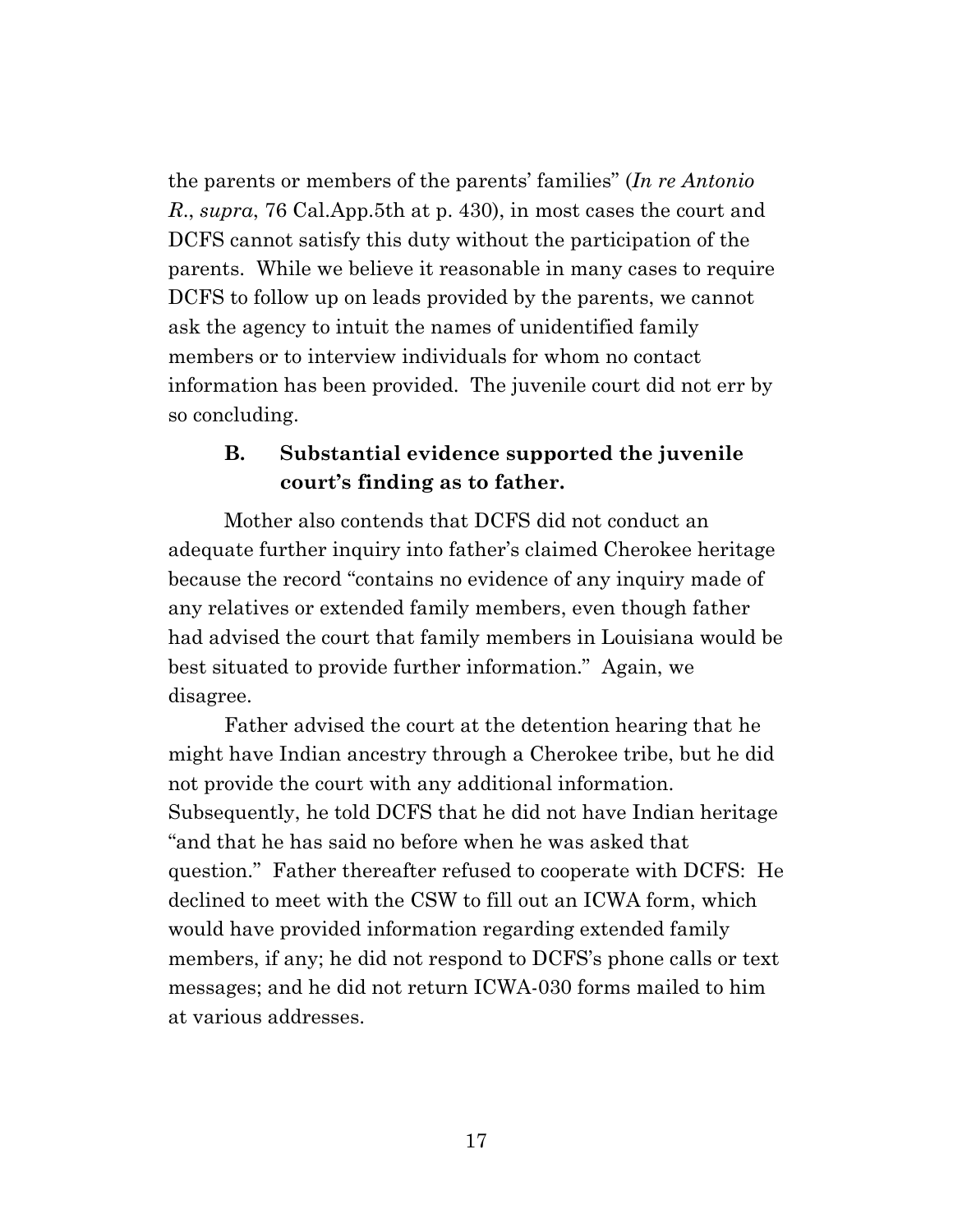Mother does not contend that DCFS made inadequate attempts to contact father to obtain additional ICWA information, but she urges DCFS should have made ICWA inquiries of father's "family members in Louisiana" because father's statement that he might have Indian ancestry triggered a "reason to believe" the children were Indian children. As an initial matter, we are not persuaded that father's disclosure at the detention hearing created a "reason to believe" as defined by section 224.2, subdivision (e)(1): Although father stated at that hearing that he might have Cherokee ancestry, he later disavowed this statement, saying he did *not* have Indian ancestry and that he had "said no before when he was asked that question." Under these unique facts, we are not persuaded that father's statement at the detention hearing gave rise to "reason to believe" the children were Indian children.

In any event, even if father's statement did trigger a duty of further inquiry, substantial evidence supported the juvenile court's finding that the duty was satisfied here. While father's counsel said at the detention hearing that father had "family" in Louisiana, father specifically identified just two paternal relatives––the paternal grandmother and a paternal aunt. Father appears not to have provided contact information for the paternal grandmother, and the telephone number he provided for the paternal aunt was not in service.**<sup>5</sup>** Moreover, although DCFS made repeated efforts to contact the parents to obtain additional

**<sup>5</sup>** Mother faults DCFS for making just one attempt to call the paternal aunt. Since the number provided for the aunt was not in service, it is not clear what purpose would have been served by trying the number multiple times.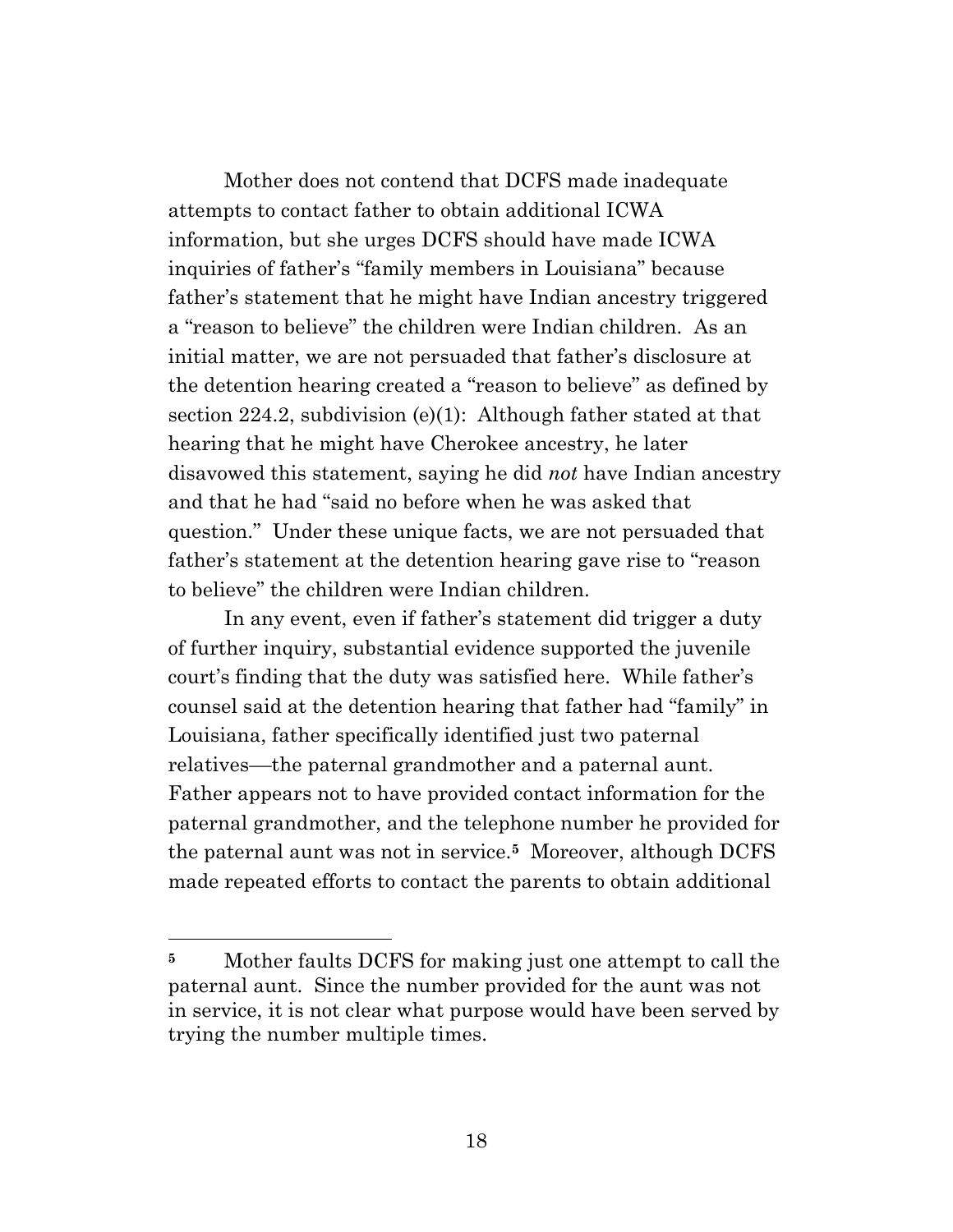information about these and other extended family members, neither parent ever provided that information. Under these circumstances, the juvenile court did not err by concluding that DCFS conducted "proper and adequate due diligence" with regard to the children's possible Indian ancestry, and there was no reason to know whether the children were Indian children.  $(\S$  224.2, subd. (i)(2).)

Notwithstanding the parents' failure to provide DCFS with information about father's extended family members, mother contends the juvenile court should have required DCFS to make additional efforts to contact the paternal aunt and grandmother. We do not agree. Because no members of the parents' extended families ever appeared at a hearing (compare with *Antonio R.*, *supra*, 76 Cal.App.5th at p. 428), DCFS could have obtained names and contact information for paternal relatives only through mother or father––and the parents were either unable or unwilling to provide that information. Without reliable contact information, DCFS could not reasonably have been expected to interview extended family members. (See, e.g., *In re A.M.*, *supra*, 47 Cal.App.5th at p. 323 [although information provided by mother triggered a duty of further inquiry, agency's failure to interview maternal relatives was reasonable where mother could not provide information about maternal relatives and no maternal relative appeared at any hearing or participated in the matter; ICWA "does not obligate the court or [the Department] 'to cast about' for investigative leads"]; *In re C.Y*. (2012) 208 Cal.App.4th 34, 40 [although mother's statement triggered a duty of further inquiry, that duty did not include investigating mother's sealed and unsealed adoption records: "[Department] must inquire as to [possible] Indian ancestry and act on any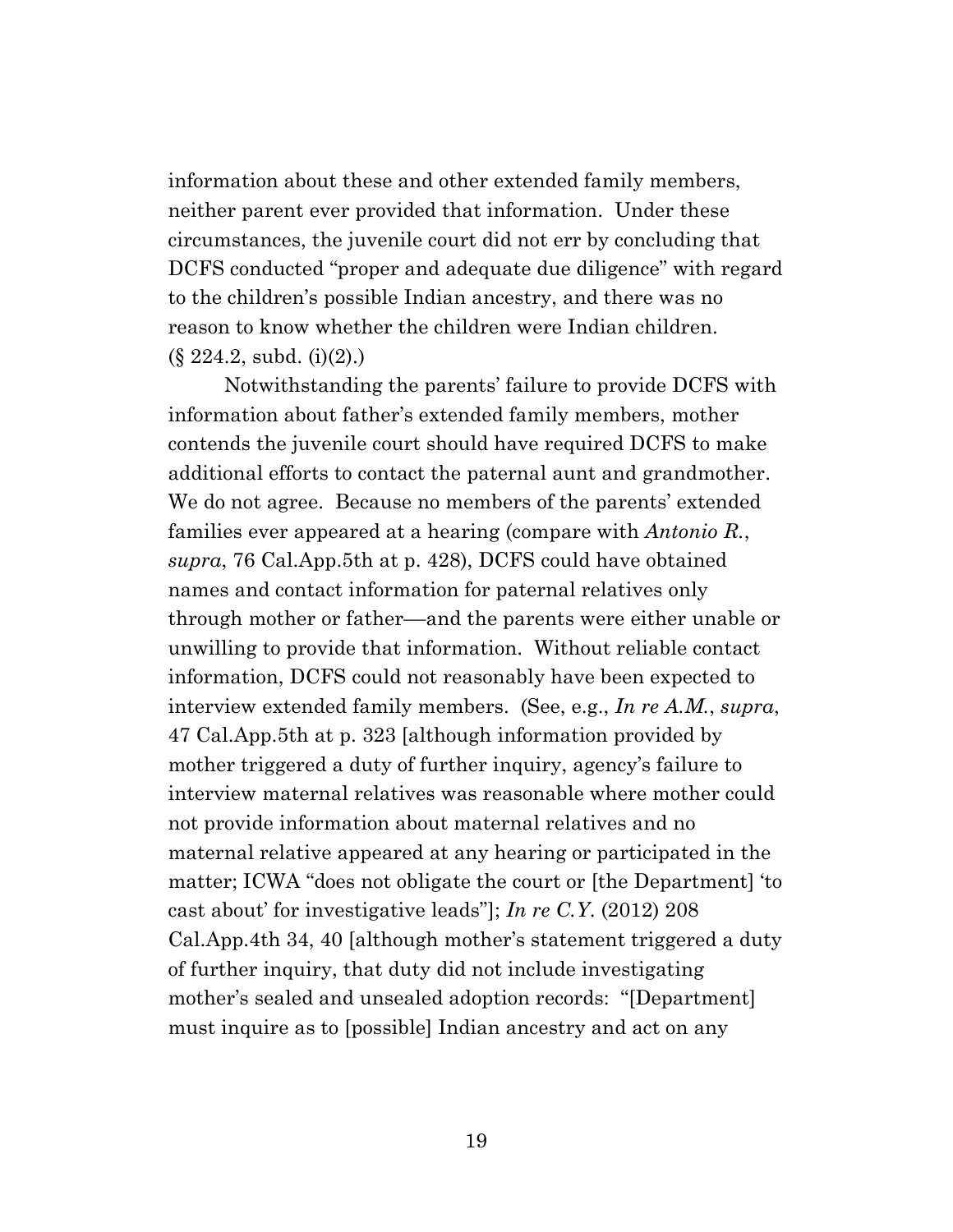information it receives, but it has no duty to conduct an extensive independent investigation for information"].) The juvenile court did not err in so concluding.

Finally, mother contends the notices DCFS mailed to the tribes were inadequate because they did not provide complete information (names, current and former address, birth and death dates, birth places, and tribal enrollment information) for the children's direct lineal ancestors. Not so. ICWA notice is required only if after initial and further inquiries there is "reason to *know*" that an Indian child is involved in the proceeding.  $(\S$  224.2, subd. (f), italics added.) As we have described, there is "reason to know" a child is an Indian child if any one of six statutory criteria is met—e.g., if the court is advised that the child is a member or eligible for membership in an Indian tribe, the child's or parent's residence is on a reservation, the child is or has been a ward of a tribal court, or either parent or the child possess an identification card indicating membership or citizenship in an Indian tribe. (*Id*., subd. (d).) Here, none of these statutory criteria was met, and thus ICWA notice was not required. Any insufficiencies in the notices sent, therefore, were legally irrelevant.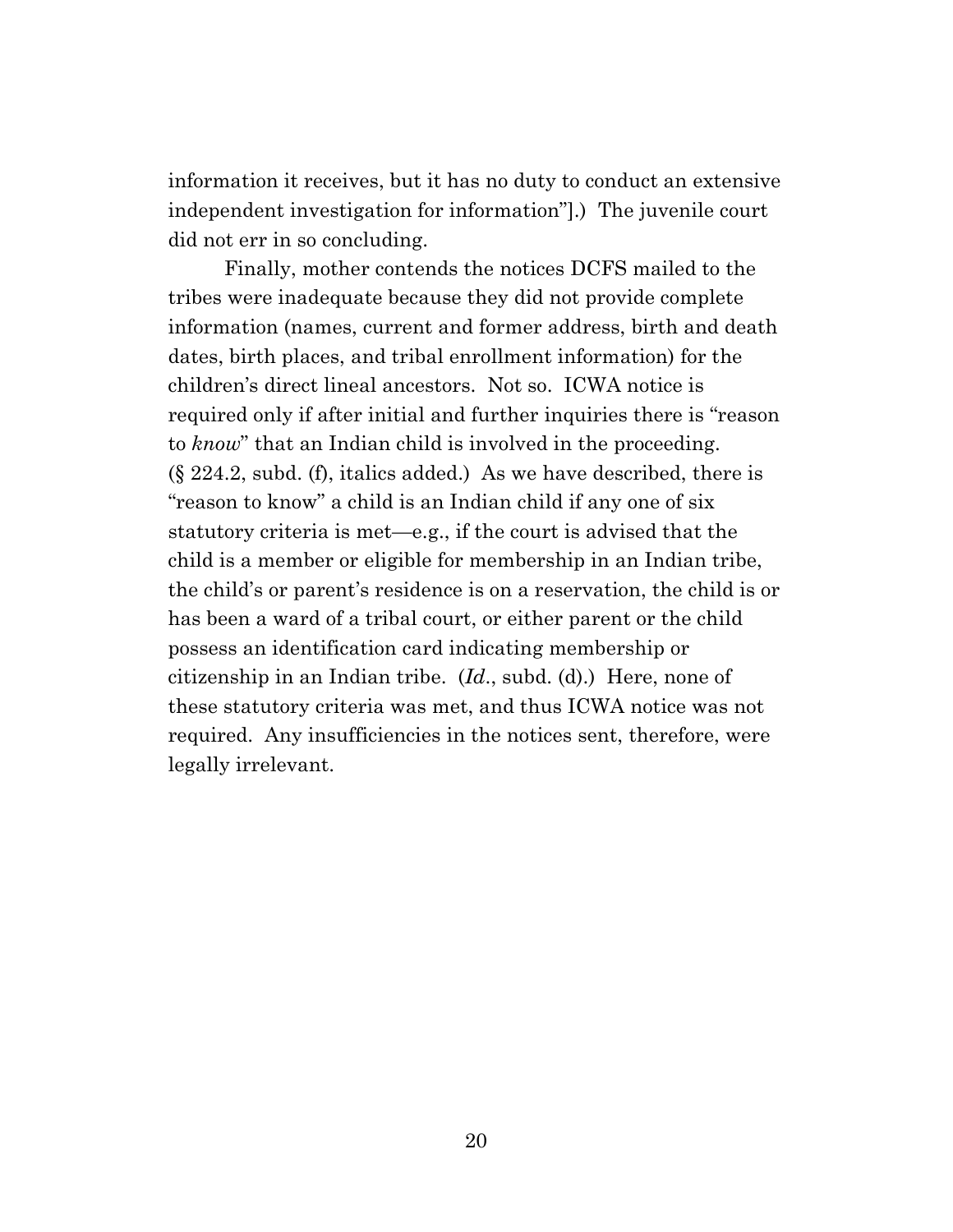## **DISPOSITION**

The orders terminating parental rights are affirmed.

EDMON, P. J.

We concur:

LAVIN, J.

EGERTON, J.